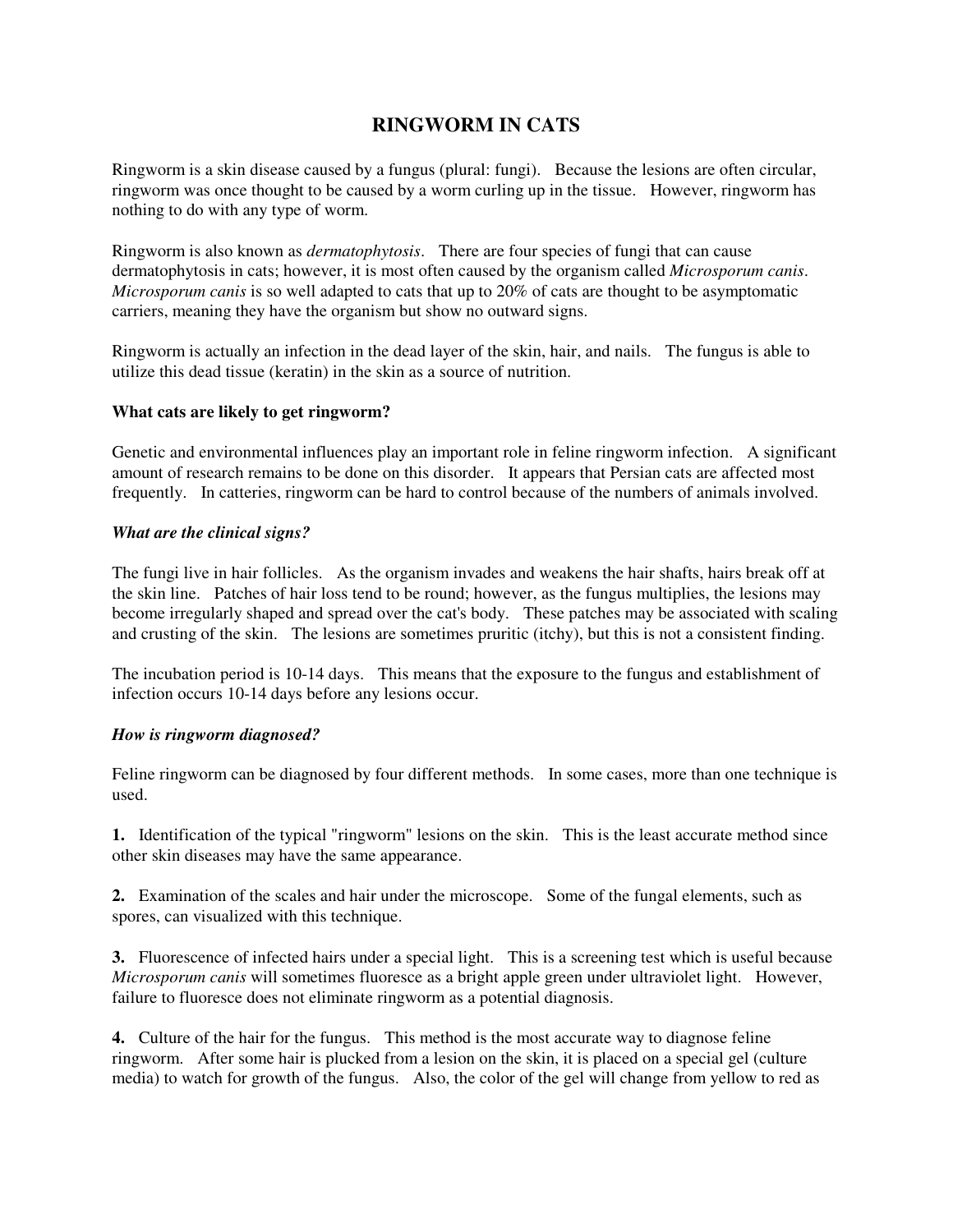the fungus grows. These cultures are checked daily. Most cats with ringworm will have a positive culture within 10 days, but in rare cases, growth may not occur for 14-21 days.

## *How is it transmitted?*

Transmission occurs by direct contact between infected and non-infected individuals. It may be passed from dogs to cats and visa versa. It may also be passed from dogs or cats to people and visa versa. If a child has ringworm, he or she may have acquired it from a pet or from another child at school. Adult humans are relatively resistant to infection unless there is a break in the skin or there is suppression of the immune system (AIDS, chemotherapy, etc). Children are quite susceptible. Consult with your family physician if any family member develops suspicious skin lesions.

Transmission may also occur from the infected environment. The fungal spores may live in bedding or carpet for several months. They may be killed with a dilution of chlorine bleach and water (1 cup of chlorine bleach in a gallon of water) where it is feasible to use it.

## *How is it treated?*

There are several methods for treating ringworm. The specific method(s) chosen for your cat will depend on

the severity of the infection, how many pets are involved, presence of children in the household, and how difficult it will be to disinfect your cat's environment.

1. **Griseofulvin.** This is a drug, in tablet form, that is concentrated deep in the hair follicles where it can reach the site of active fungal growth. Griseofulvin should be given daily. Cats with active lesions should receive the tablets for a minimum of 30 days. At that time, the cat should be rechecked to be sure the infection is adequately treated.

These tablets are not absorbed from the stomach unless there is fat in the stomach at the time they are given. This can be accomplished by feeding a high fat diet, such as a rich canned cat food or a small amount of fat trimmings from meats (often available at the meat departments of local grocery stores upon request of the butcher) or by allowing the cat to drink some rich cream. *Griseofulvin is the most important part of the treatment*. If you are not successful in giving the tablets, please call us for help.

Griseofulvin is the only drug approved for systemic (oral) treatment of feline ringworm. It is very effective and has successfully treated the vast majority of affected cats. However, it does have some potentially significant side-effects.

**a.** Gastrointestinal signs of vomiting and diarrhea are the most common side-effects. These signs may stop if the dosage is divided over two or three treatments in a day.

**b.** It is a potent teratogen, meaning it can cause birth defects. As such, it should not be used to treat pregnant cats or cats which might become pregnant during the treatment period. It can potentially cause abnormalities in the breeding tomcat, as well, so may be best avoided for all reproductively-active cats. There are no reported effects for queens who become pregnant after griseofulvin therapy is completed.

**c.** Suppression of the bone marrow is a rare, but potentially fatal, complication of griseofulvin therapy. Toxicity cannot be predicted and may appear without warning.